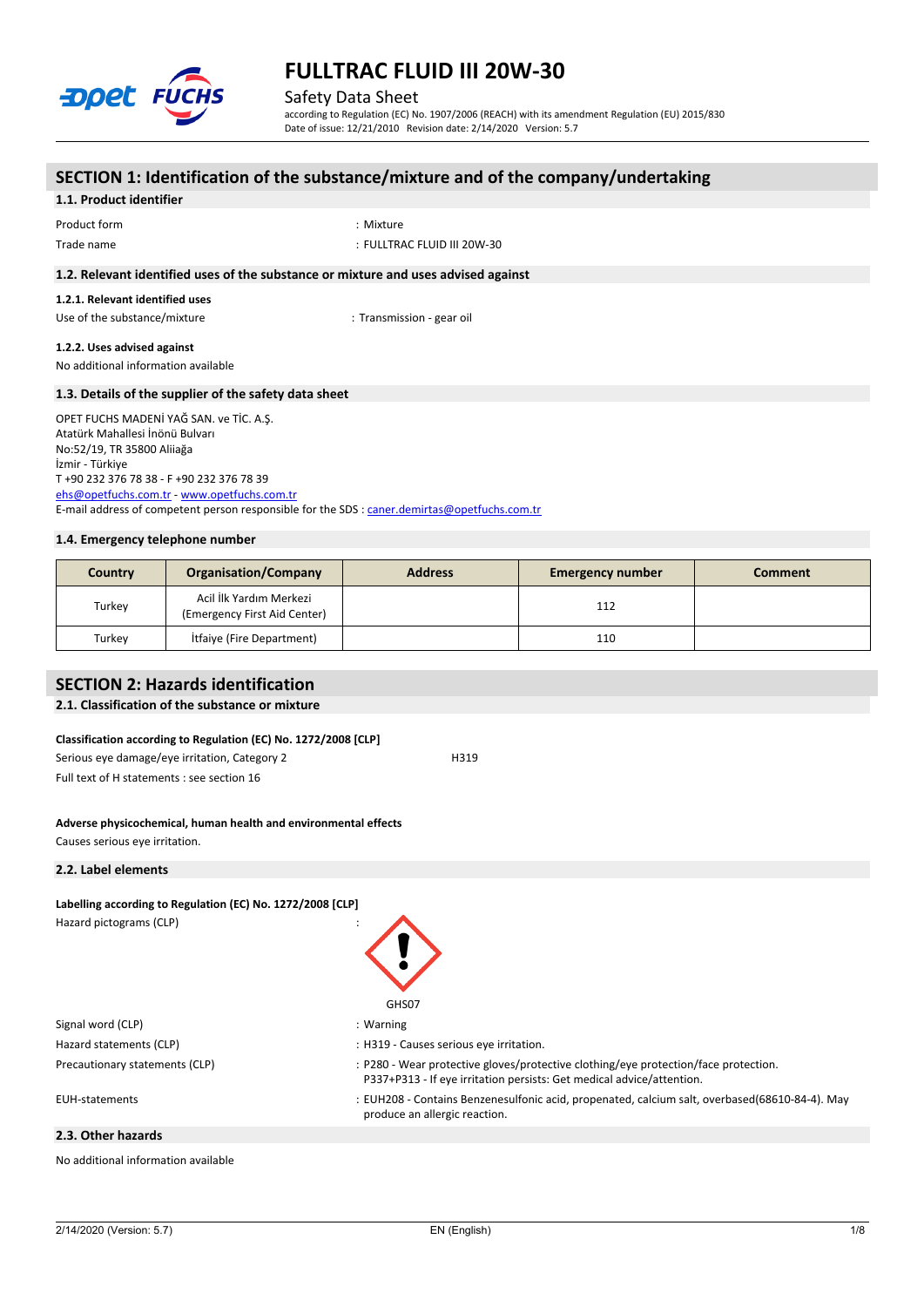Safety Data Sheet

according to Regulation (EC) No. 1907/2006 (REACH) with its amendment Regulation (EU) 2015/830

### **SECTION 3: Composition/information on ingredients**

#### **3.1. Substances**

Not applicable

#### **3.2. Mixtures**

| <b>Name</b>                                                                          | <b>Product identifier</b>                  | %          | <b>Classification according to</b><br><b>Regulation (EC) No. 1272/2008</b><br>[CLP] |
|--------------------------------------------------------------------------------------|--------------------------------------------|------------|-------------------------------------------------------------------------------------|
| Phosphorodithioic acid, O,O-di-C1-14-alkyl esters, zinc salts                        | (CAS-No.) 68649-42-3<br>(EC-No.) 272-028-3 | $>=1 - 10$ | Eye Dam. 1, H318<br>Aquatic Chronic 2, H411                                         |
| Benzenesulfonic acid, methyl-, mono-C20-24-branched<br>alkyl derivs., calcium salts. | (CAS-No.) 722503-68-6                      | $>=1 - 10$ | Aquatic Chronic 4, H413                                                             |
| Benzenesulfonic acid, propenated, calcium salt, overbased                            | (CAS-No.) 68610-84-4<br>(EC-No.) 271-877-7 | $\leq 1$   | Skin Sens. 1, H317<br>Aquatic Chronic 4, H413                                       |

Full text of H-statements: see section 16

### **SECTION 4: First aid measures**

| 4.1. Description of first aid measures |                                                                                                                                                                                     |
|----------------------------------------|-------------------------------------------------------------------------------------------------------------------------------------------------------------------------------------|
| First-aid measures after inhalation    | : Remove person to fresh air and keep comfortable for breathing.                                                                                                                    |
| First-aid measures after skin contact  | : Wash skin with plenty of water.                                                                                                                                                   |
| First-aid measures after eye contact   | : Rinse cautiously with water for several minutes. Remove contact lenses, if present and easy to do.<br>Continue rinsing. If eye irritation persists: Get medical advice/attention. |
| First-aid measures after ingestion     | : Call a poison center or a doctor if you feel unwell.                                                                                                                              |

### **4.2. Most important symptoms and effects, both acute and delayed**

Symptoms/effects after eye contact : Eye irritation.

#### **4.3. Indication of any immediate medical attention and special treatment needed**

Treat symptomatically.

| <b>SECTION 5: Firefighting measures</b>                    |                                                                                                                                             |  |  |
|------------------------------------------------------------|---------------------------------------------------------------------------------------------------------------------------------------------|--|--|
| 5.1. Extinguishing media                                   |                                                                                                                                             |  |  |
| Suitable extinguishing media                               | : Water spray. Dry powder. Foam. Carbon dioxide.                                                                                            |  |  |
| 5.2. Special hazards arising from the substance or mixture |                                                                                                                                             |  |  |
| Hazardous decomposition products in case of fire           | : Toxic fumes may be released.                                                                                                              |  |  |
| 5.3. Advice for firefighters                               |                                                                                                                                             |  |  |
| Protection during firefighting                             | : Do not attempt to take action without suitable protective equipment. Self-contained breathing<br>apparatus. Complete protective clothing. |  |  |

| <b>SECTION 6: Accidental release measures</b>                            |                                                                                                                                                                |  |  |
|--------------------------------------------------------------------------|----------------------------------------------------------------------------------------------------------------------------------------------------------------|--|--|
| 6.1. Personal precautions, protective equipment and emergency procedures |                                                                                                                                                                |  |  |
| 6.1.1. For non-emergency personnel                                       |                                                                                                                                                                |  |  |
| Emergency procedures                                                     | : Ventilate spillage area. Avoid contact with skin and eyes.                                                                                                   |  |  |
| 6.1.2. For emergency responders                                          |                                                                                                                                                                |  |  |
| Protective equipment                                                     | : Do not attempt to take action without suitable protective equipment. For further information refer<br>to section 8: "Exposure controls/personal protection". |  |  |
| 6.2. Environmental precautions                                           |                                                                                                                                                                |  |  |

Avoid release to the environment.

#### **6.3. Methods and material for containment and cleaning up**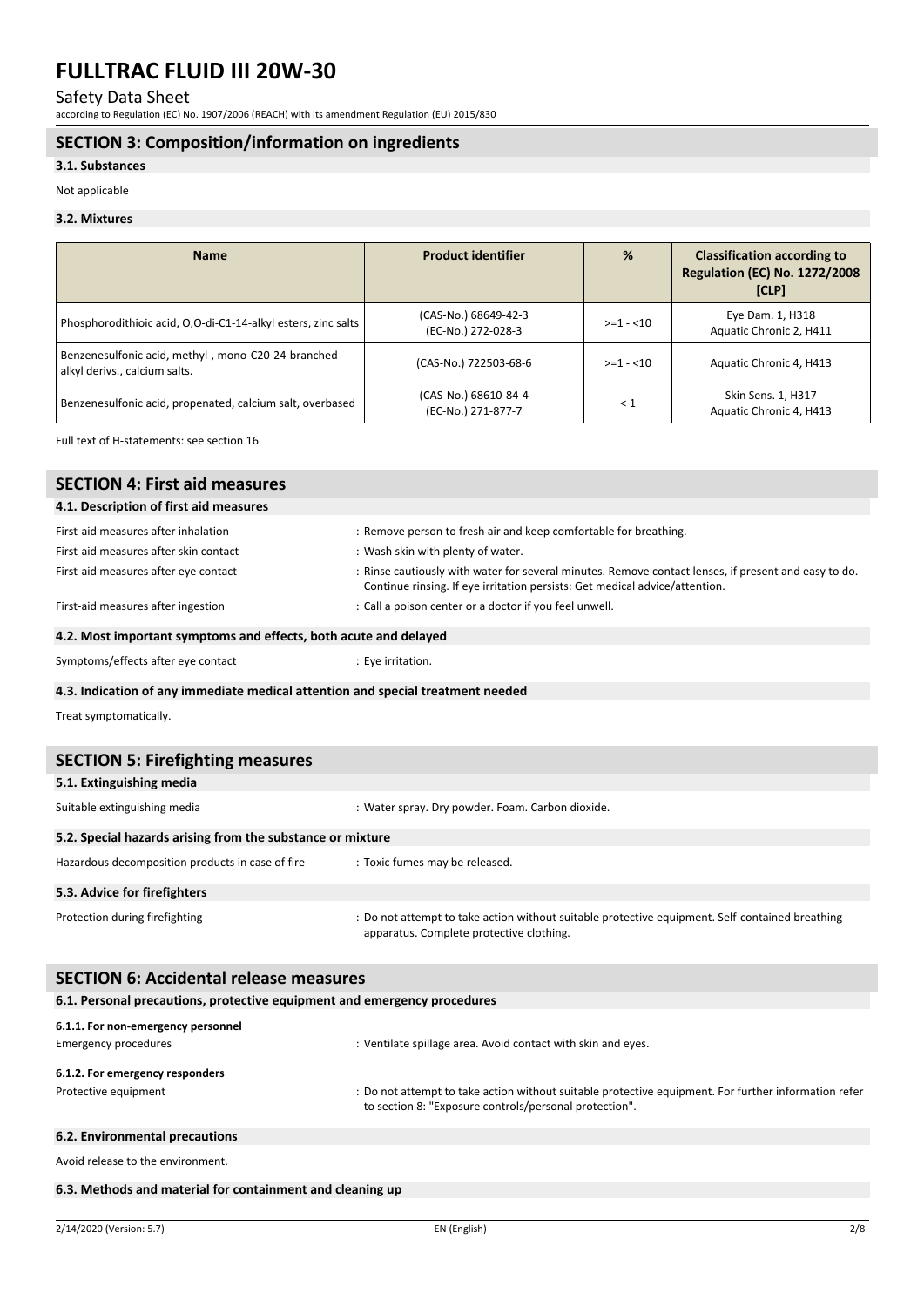## Safety Data Sheet

| according to Regulation (EC) No. 1907/2006 (REACH) with its amendment Regulation (EU) 2015/830 |                                                                                                                         |
|------------------------------------------------------------------------------------------------|-------------------------------------------------------------------------------------------------------------------------|
| Methods for cleaning up                                                                        | : Take up liquid spill into absorbent material.                                                                         |
| Other information                                                                              | : Dispose of materials or solid residues at an authorized site.                                                         |
| 6.4. Reference to other sections                                                               |                                                                                                                         |
| For further information refer to section 13.                                                   |                                                                                                                         |
| <b>SECTION 7: Handling and storage</b>                                                         |                                                                                                                         |
| 7.1. Precautions for safe handling                                                             |                                                                                                                         |
| Precautions for safe handling                                                                  | : Ensure good ventilation of the work station. Avoid contact with skin and eyes. Wear personal<br>protective equipment. |
| Hygiene measures                                                                               | : Do not eat, drink or smoke when using this product. Always wash hands after handling the product.                     |
| 7.2. Conditions for safe storage, including any incompatibilities                              |                                                                                                                         |
| Storage conditions                                                                             | : Store in a well-ventilated place. Keep cool.                                                                          |
| 7.3. Specific end use(s)                                                                       |                                                                                                                         |
| No additional information available                                                            |                                                                                                                         |
| <b>SECTION 8: Exposure controls/personal protection</b>                                        |                                                                                                                         |
| 8.1. Control parameters                                                                        |                                                                                                                         |
| No additional information available                                                            |                                                                                                                         |
| 8.2. Exposure controls                                                                         |                                                                                                                         |
| Appropriate engineering controls:                                                              |                                                                                                                         |
| Ensure good ventilation of the work station.                                                   |                                                                                                                         |
| Hand protection:                                                                               |                                                                                                                         |
| Protective gloves. EN 374. Nitrile rubber gloves                                               |                                                                                                                         |
| Eye protection:                                                                                |                                                                                                                         |
| Safety glasses                                                                                 |                                                                                                                         |
| Skin and body protection:                                                                      |                                                                                                                         |
| Wear suitable protective clothing                                                              |                                                                                                                         |
| <b>Respiratory protection:</b>                                                                 |                                                                                                                         |
| In case of insufficient ventilation, wear suitable respiratory equipment                       |                                                                                                                         |
| <b>Environmental exposure controls:</b>                                                        |                                                                                                                         |

Avoid release to the environment.

## **SECTION 9: Physical and chemical properties**

## **9.1. Information on basic physical and chemical properties**

| Physical state                             | : Liguid            |
|--------------------------------------------|---------------------|
| Colour                                     | : Yellow.           |
| Odour                                      | : No data available |
| Odour threshold                            | : No data available |
| рH                                         | : No data available |
| Relative evaporation rate (butylacetate=1) | : No data available |
| Melting point                              | : Not applicable    |
| Freezing point                             | $: -33 °C$          |
| Boiling point                              | : No data available |
| Flash point                                | : 246 °C            |
| Auto-ignition temperature                  | : No data available |
| Decomposition temperature                  | : No data available |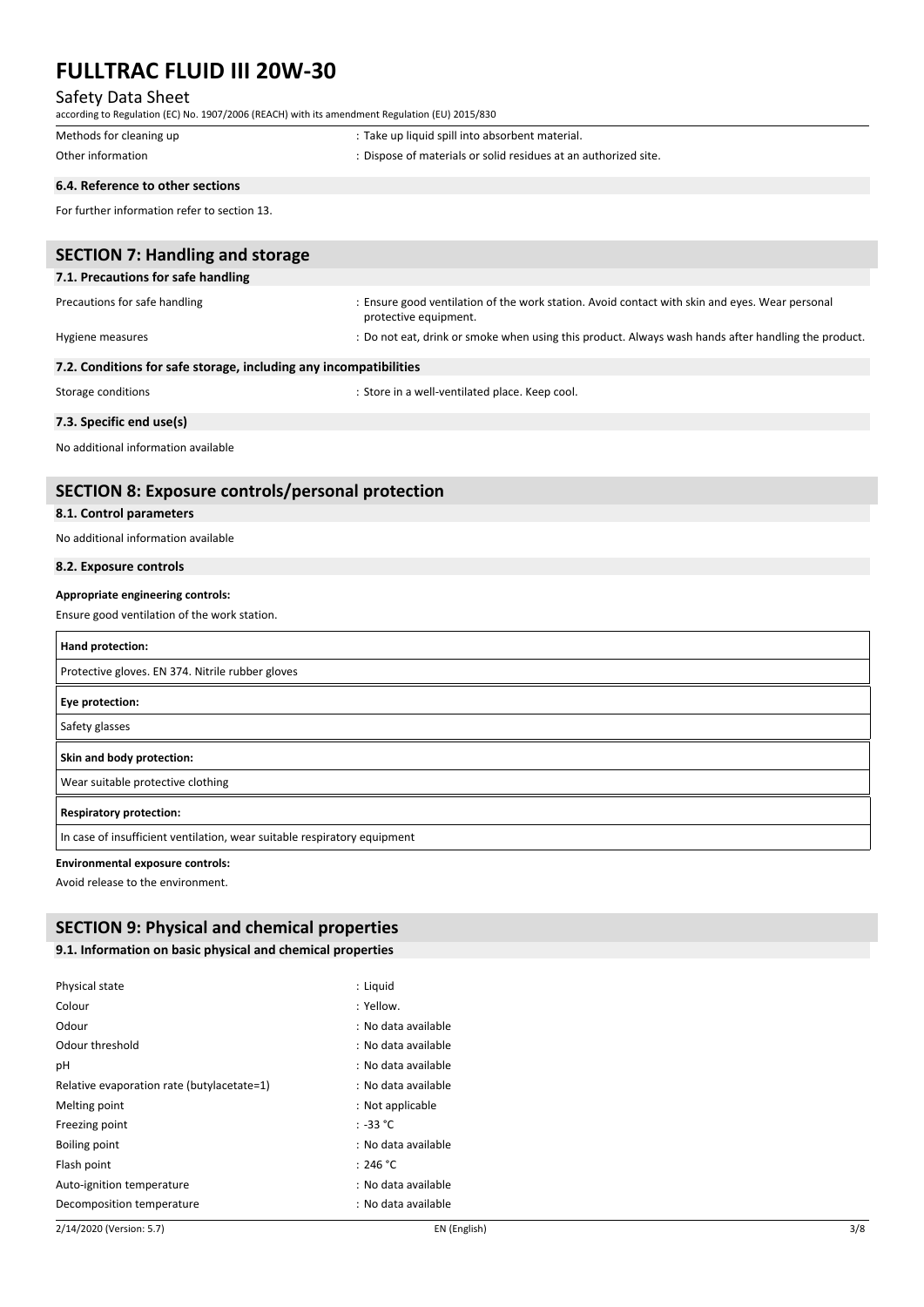## Safety Data Sheet

according to Regulation (EC) No. 1907/2006 (REACH) with its amendment Regulation (EU) 2015/830

| Flammability (solid, gas)                       | : Not applicable           |
|-------------------------------------------------|----------------------------|
| Vapour pressure                                 | : No data available        |
| Relative vapour density at 20 °C                | : No data available        |
| Relative density                                | : No data available        |
| Density                                         | : 0.8911 kg/l              |
| Solubility                                      | : No data available        |
| Log Pow                                         | : No data available        |
| Viscosity, kinematic                            | : 81.83 mm <sup>2</sup> /s |
| Viscosity, dynamic                              | : No data available        |
| Explosive properties                            | : No data available        |
| Oxidising properties                            | : No data available        |
| <b>Explosive limits</b>                         | : No data available        |
| $0.2.01$ $0.01$ $0.001$ $0.000$ $0.000$ $0.000$ |                            |

**9.2. Other information**

No additional information available

### **SECTION 10: Stability and reactivity**

#### **10.1. Reactivity**

The product is non-reactive under normal conditions of use, storage and transport.

#### **10.2. Chemical stability**

Stable under normal conditions.

#### **10.3. Possibility of hazardous reactions**

No dangerous reactions known under normal conditions of use.

#### **10.4. Conditions to avoid**

None under recommended storage and handling conditions (see section 7).

#### **10.5. Incompatible materials**

No additional information available

#### **10.6. Hazardous decomposition products**

Under normal conditions of storage and use, hazardous decomposition products should not be produced.

| <b>SECTION 11: Toxicological information</b>                           |                                                                                                                               |  |  |
|------------------------------------------------------------------------|-------------------------------------------------------------------------------------------------------------------------------|--|--|
| 11.1. Information on toxicological effects                             |                                                                                                                               |  |  |
| Acute toxicity (oral)                                                  | : Not classified                                                                                                              |  |  |
| Acute toxicity (dermal)                                                | : Not classified                                                                                                              |  |  |
| Acute toxicity (inhalation)                                            | : Not classified                                                                                                              |  |  |
| Benzenesulfonic acid, propenated, calcium salt, overbased (68610-84-4) |                                                                                                                               |  |  |
| LD50 oral rat                                                          | > 5000 mg/kg bodyweight Animal: rat, Guideline: OECD Guideline 423 (Acute Oral toxicity - Acute<br><b>Toxic Class Method)</b> |  |  |
| LD50 dermal rat                                                        | > 5000 mg/kg bodyweight Animal: rat, Guideline: OECD Guideline 402 (Acute Dermal Toxicity)                                    |  |  |
| LC50 inhalation rat (mg/l)                                             | > 1.9 mg/l air Animal: rat, Guideline: OECD Guideline 403 (Acute Inhalation Toxicity)                                         |  |  |
| Skin corrosion/irritation                                              | : Not classified                                                                                                              |  |  |
| Serious eye damage/irritation                                          | : Causes serious eye irritation.                                                                                              |  |  |
| Respiratory or skin sensitisation                                      | : Not classified                                                                                                              |  |  |
| Germ cell mutagenicity                                                 | : Not classified                                                                                                              |  |  |
| Carcinogenicity                                                        | : Not classified                                                                                                              |  |  |
| Reproductive toxicity                                                  | : Not classified                                                                                                              |  |  |
| STOT-single exposure                                                   | : Not classified                                                                                                              |  |  |
| STOT-repeated exposure                                                 | : Not classified                                                                                                              |  |  |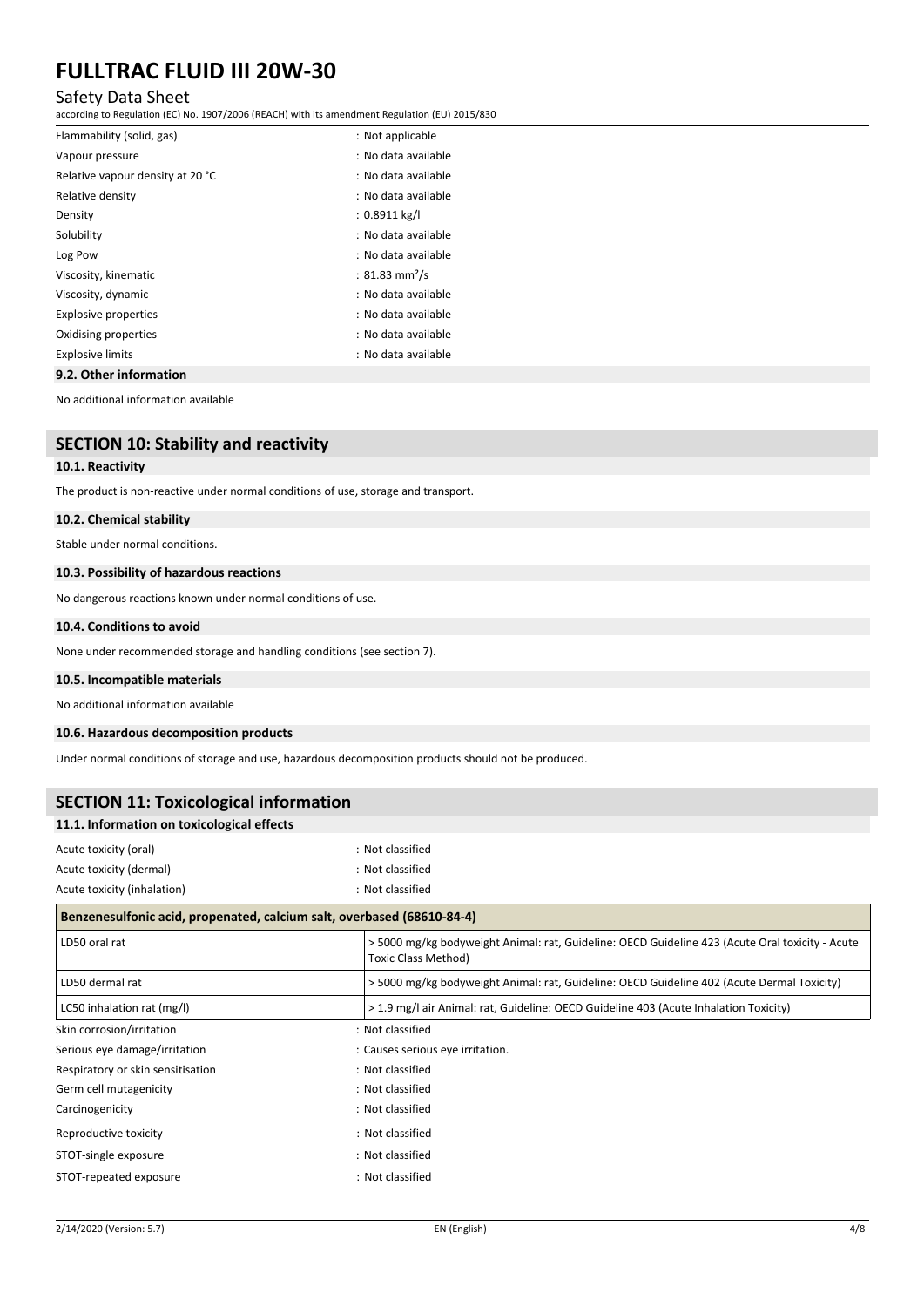## Safety Data Sheet

according to Regulation (EC) No. 1907/2006 (REACH) with its amendment Regulation (EU) 2015/830

| Benzenesulfonic acid, propenated, calcium salt, overbased (68610-84-4) |                                                                                                                            |  |
|------------------------------------------------------------------------|----------------------------------------------------------------------------------------------------------------------------|--|
| NOAEL (oral, rat, 90 days)                                             | 250 mg/kg bodyweight Animal: rat, Guideline: OECD Guideline 407 (Repeated Dose 28-Day Oral<br>Toxicity in Rodents)         |  |
| Aspiration hazard                                                      | : Not classified                                                                                                           |  |
| <b>FULLTRAC FLUID III 20W-30</b>                                       |                                                                                                                            |  |
| Viscosity, kinematic                                                   | $81.83$ mm <sup>2</sup> /s                                                                                                 |  |
| <b>SECTION 12: Ecological information</b>                              |                                                                                                                            |  |
| 12.1. Toxicity                                                         |                                                                                                                            |  |
| Ecology - general                                                      | : The product is not considered harmful to aquatic organisms nor to cause long-term adverse effects<br>in the environment. |  |
| Hazardous to the aquatic environment, short-term<br>(acute)            | : Not classified                                                                                                           |  |
| Hazardous to the aquatic environment, long-term<br>(chronic)           | : Not classified                                                                                                           |  |
| 12.2. Persistence and degradability                                    |                                                                                                                            |  |
| No additional information available                                    |                                                                                                                            |  |
| 12.3. Bioaccumulative potential                                        |                                                                                                                            |  |
| No additional information available                                    |                                                                                                                            |  |
| 12.4. Mobility in soil                                                 |                                                                                                                            |  |
| No additional information available                                    |                                                                                                                            |  |
| 12.5. Results of PBT and vPvB assessment                               |                                                                                                                            |  |
| No additional information available                                    |                                                                                                                            |  |
| 12.6. Other adverse effects                                            |                                                                                                                            |  |
| No additional information available                                    |                                                                                                                            |  |
| <b>SECTION 13: Disposal considerations</b>                             |                                                                                                                            |  |

#### **13.1. Waste treatment methods**

| Regional legislation (waste)      | : Regulation on Incineration of Waste Materials published in the Official Journal numbered 27721 on<br>October 6, 2010. Waste Management Regulation published in the Official Journal numbered 29314<br>on April 2, 2015. Disposal must be done according to official regulations. |
|-----------------------------------|------------------------------------------------------------------------------------------------------------------------------------------------------------------------------------------------------------------------------------------------------------------------------------|
| Waste treatment methods           | : Dispose of contents/container in accordance with licensed collector's sorting instructions.                                                                                                                                                                                      |
| European List of Waste (LoW) code | : 13 02 06* - synthetic engine, gear and lubricating oils<br>13 02 08* - other engine, gear and lubricating oils                                                                                                                                                                   |

## **SECTION 14: Transport information**

## In accordance with ADR / RID / IMDG / IATA / ADN

| <b>ADR</b>                       | <b>IMDG</b>    | <b>IATA</b>    | <b>ADN</b>     | <b>RID</b>     |
|----------------------------------|----------------|----------------|----------------|----------------|
| 14.1. UN number                  |                |                |                |                |
| Not applicable                   | Not applicable | Not applicable | Not applicable | Not applicable |
| 14.2. UN proper shipping name    |                |                |                |                |
| Not applicable                   | Not applicable | Not applicable | Not applicable | Not applicable |
| 14.3. Transport hazard class(es) |                |                |                |                |
| Not applicable                   | Not applicable | Not applicable | Not applicable | Not applicable |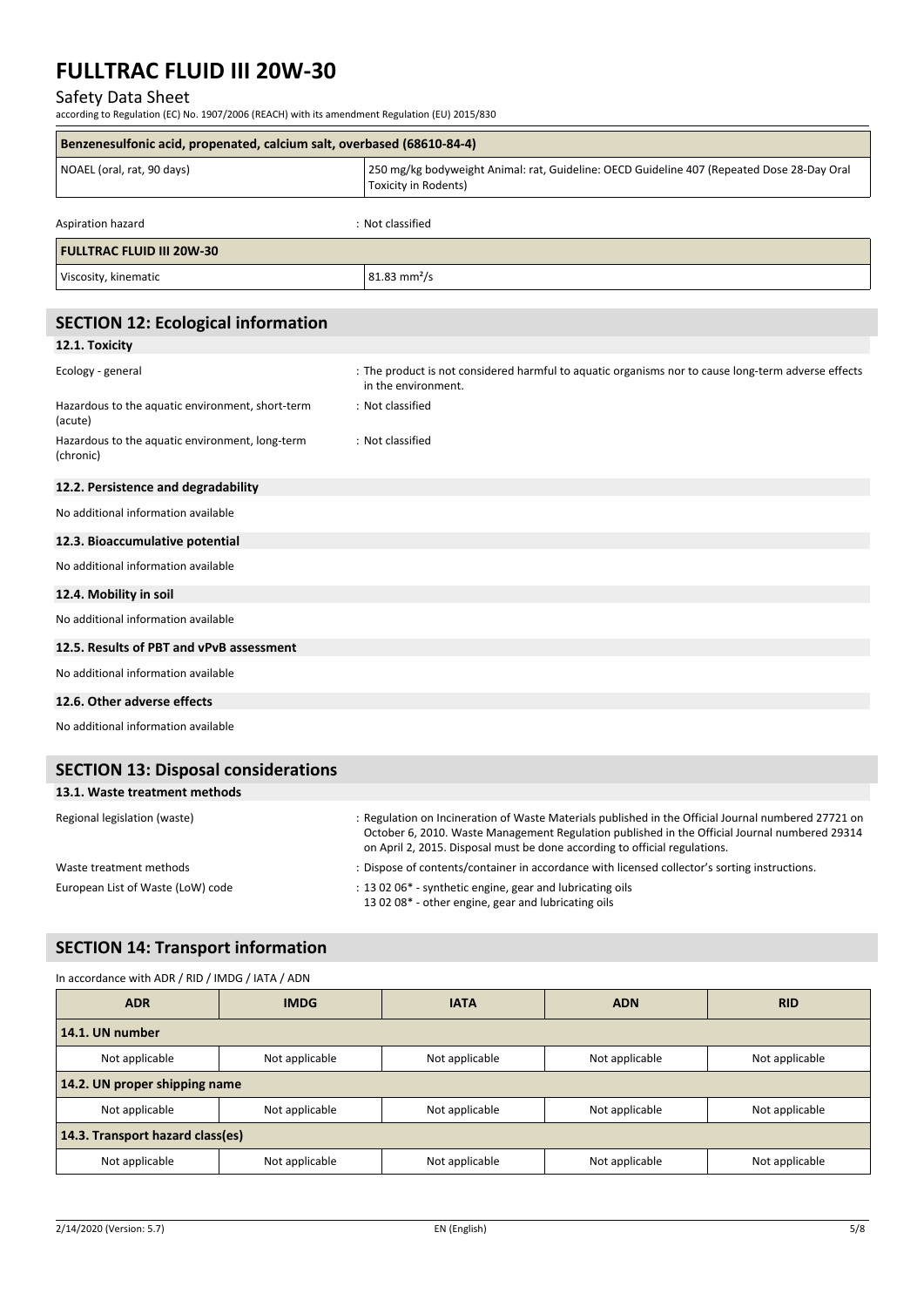### Safety Data Sheet

according to Regulation (EC) No. 1907/2006 (REACH) with its amendment Regulation (EU) 2015/830

| 14.4. Packing group                    |                |                |                |                |
|----------------------------------------|----------------|----------------|----------------|----------------|
| Not applicable                         | Not applicable | Not applicable | Not applicable | Not applicable |
| 14.5. Environmental hazards            |                |                |                |                |
| Not applicable                         | Not applicable | Not applicable | Not applicable | Not applicable |
| No supplementary information available |                |                |                |                |

#### **14.6. Special precautions for user**

**Overland transport**

Not applicable

#### **Transport by sea**

Not applicable

**Air transport**

Not applicable

#### **Inland waterway transport**

Not applicable

**Rail transport**

Not applicable

**14.7. Transport in bulk according to Annex II of Marpol and the IBC Code**

Not regulated

### **SECTION 15: Regulatory information**

#### **15.1. Safety, health and environmental regulations/legislation specific for the substance or mixture**

#### **15.1.1. EU-Regulations**

Contains no REACH substances with Annex XVII restrictions

Contains no substance on the REACH candidate list

Contains no REACH Annex XIV substances

Contains no substance subject to Regulation (EU) No 649/2012 of the European Parliament and of the Council of 4 July 2012 concerning the export and import of hazardous chemicals.

Contains no substance subject to Regulation (EU) No 2019/1021 of the European Parliament and of the Council of 20 June 2019 on persistent organic pollutants

#### **15.1.2. National regulations**

#### **Germany**

| Reference to AwSV                                                                    | : Water hazard class (WGK) 3, Highly hazardous to water (Classification according to AwSV, Annex 1)                                                                                                |
|--------------------------------------------------------------------------------------|----------------------------------------------------------------------------------------------------------------------------------------------------------------------------------------------------|
| 12th Ordinance Implementing the Federal Immission<br>Control Act - 12. BlmSchV       | : Is not subject of the 12. BlmSchV (Hazardous Incident Ordinance)                                                                                                                                 |
| <b>Netherlands</b>                                                                   |                                                                                                                                                                                                    |
| ABM category                                                                         | : Z(1) - non biodegradable substances with hazardous properties for humans and the environment<br>(carcinogenicity/ mutagenicity/ reprotoxicity/bioacumulative potential/ toxicity or persistence) |
| SZW-lijst van kankerverwekkende stoffen                                              | : Phosphorodithioic acid, O,O-di-C1-14-alkyl esters, zinc salts, Benzenesulfonic acid, propenated,<br>calcium salt, overbased are listed                                                           |
| SZW-lijst van mutagene stoffen                                                       | : Phosphorodithioic acid, O,O-di-C1-14-alkyl esters, zinc salts, Benzenesulfonic acid, propenated,<br>calcium salt, overbased are listed                                                           |
| NIET-limitatieve lijst van voor de voortplanting giftige<br>stoffen – Borstvoeding   | : None of the components are listed                                                                                                                                                                |
| NIET-limitatieve lijst van voor de voortplanting giftige<br>stoffen - Vruchtbaarheid | : None of the components are listed                                                                                                                                                                |
| NIET-limitatieve lijst van voor de voortplanting giftige<br>stoffen - Ontwikkeling   | : None of the components are listed                                                                                                                                                                |
| 15.2. Chemical safety assessment                                                     |                                                                                                                                                                                                    |
| No chemical safety assessment has been carried out                                   |                                                                                                                                                                                                    |

## **SECTION 16: Other information**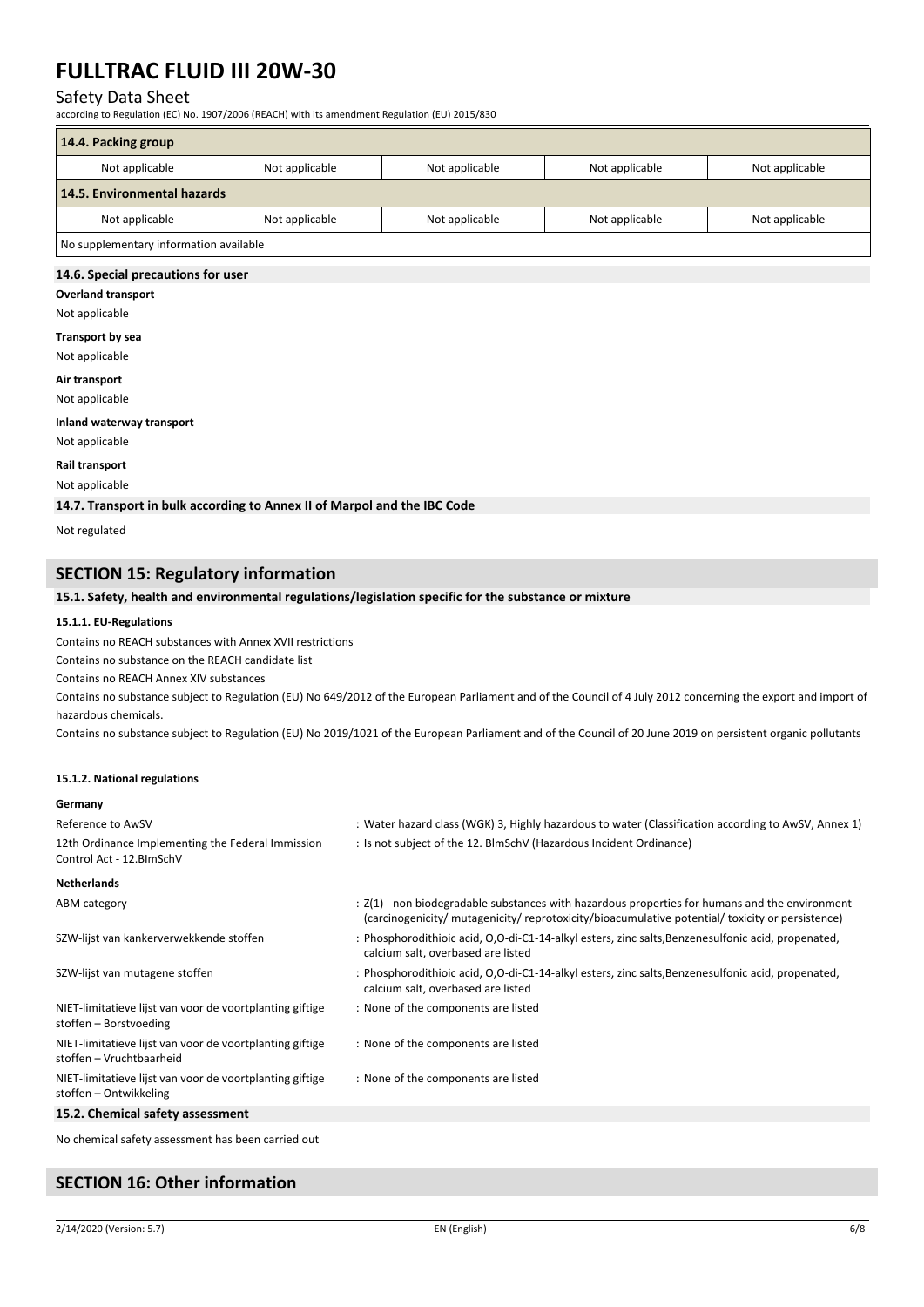## Safety Data Sheet

according to Regulation (EC) No. 1907/2006 (REACH) with its amendment Regulation (EU) 2015/830

| <b>Abbreviations and acronyms:</b> |                                                                                                                                                                                                                                                                                                                                                                                                                                                                                                                                                                                                                                                                                                                                                                                    |
|------------------------------------|------------------------------------------------------------------------------------------------------------------------------------------------------------------------------------------------------------------------------------------------------------------------------------------------------------------------------------------------------------------------------------------------------------------------------------------------------------------------------------------------------------------------------------------------------------------------------------------------------------------------------------------------------------------------------------------------------------------------------------------------------------------------------------|
| vPvB                               | Very Persistent and Very Bioaccumulative                                                                                                                                                                                                                                                                                                                                                                                                                                                                                                                                                                                                                                                                                                                                           |
| <b>TLM</b>                         | <b>Median Tolerance Limit</b>                                                                                                                                                                                                                                                                                                                                                                                                                                                                                                                                                                                                                                                                                                                                                      |
| <b>STP</b>                         | Sewage treatment plant                                                                                                                                                                                                                                                                                                                                                                                                                                                                                                                                                                                                                                                                                                                                                             |
| <b>RID</b>                         | Regulations concerning the International Carriage of Dangerous Goods by Rail                                                                                                                                                                                                                                                                                                                                                                                                                                                                                                                                                                                                                                                                                                       |
| <b>REACH</b>                       | Registration, Evaluation, Authorisation and Restriction of Chemicals Regulation (EC) No 1907/2006                                                                                                                                                                                                                                                                                                                                                                                                                                                                                                                                                                                                                                                                                  |
| <b>PNEC</b>                        | Predicted No-Effect Concentration                                                                                                                                                                                                                                                                                                                                                                                                                                                                                                                                                                                                                                                                                                                                                  |
| PBT                                | Persistent Bioaccumulative Toxic                                                                                                                                                                                                                                                                                                                                                                                                                                                                                                                                                                                                                                                                                                                                                   |
| OECD                               | Organisation for Economic Co-operation and Development                                                                                                                                                                                                                                                                                                                                                                                                                                                                                                                                                                                                                                                                                                                             |
| <b>NOEC</b>                        | No-Observed Effect Concentration                                                                                                                                                                                                                                                                                                                                                                                                                                                                                                                                                                                                                                                                                                                                                   |
| <b>NOAEC</b>                       | No-Observed Adverse Effect Concentration                                                                                                                                                                                                                                                                                                                                                                                                                                                                                                                                                                                                                                                                                                                                           |
| <b>NOAEL</b>                       | No-Observed Adverse Effect Level                                                                                                                                                                                                                                                                                                                                                                                                                                                                                                                                                                                                                                                                                                                                                   |
| SDS                                | Safety Data Sheet                                                                                                                                                                                                                                                                                                                                                                                                                                                                                                                                                                                                                                                                                                                                                                  |
| ADN                                | European Agreement concerning the International Carriage of Dangerous Goods by Inland Waterways                                                                                                                                                                                                                                                                                                                                                                                                                                                                                                                                                                                                                                                                                    |
| ADR                                | European Agreement concerning the International Carriage of Dangerous Goods by Road                                                                                                                                                                                                                                                                                                                                                                                                                                                                                                                                                                                                                                                                                                |
| LOAEL                              | Lowest Observed Adverse Effect Level                                                                                                                                                                                                                                                                                                                                                                                                                                                                                                                                                                                                                                                                                                                                               |
| ATE                                | <b>Acute Toxicity Estimate</b>                                                                                                                                                                                                                                                                                                                                                                                                                                                                                                                                                                                                                                                                                                                                                     |
| <b>BCF</b>                         | <b>Bioconcentration factor</b>                                                                                                                                                                                                                                                                                                                                                                                                                                                                                                                                                                                                                                                                                                                                                     |
| <b>CLP</b>                         | Classification Labelling Packaging Regulation; Regulation (EC) No 1272/2008                                                                                                                                                                                                                                                                                                                                                                                                                                                                                                                                                                                                                                                                                                        |
| <b>DMEL</b>                        | Derived Minimal Effect level                                                                                                                                                                                                                                                                                                                                                                                                                                                                                                                                                                                                                                                                                                                                                       |
| <b>DNEL</b>                        | Derived-No Effect Level                                                                                                                                                                                                                                                                                                                                                                                                                                                                                                                                                                                                                                                                                                                                                            |
| <b>DPD</b>                         | Dangerous Preparations Directive 1999/45/EC                                                                                                                                                                                                                                                                                                                                                                                                                                                                                                                                                                                                                                                                                                                                        |
| <b>DSD</b>                         | Dangerous Substances Directive 67/548/EEC                                                                                                                                                                                                                                                                                                                                                                                                                                                                                                                                                                                                                                                                                                                                          |
| <b>EC50</b>                        | Median effective concentration                                                                                                                                                                                                                                                                                                                                                                                                                                                                                                                                                                                                                                                                                                                                                     |
| <b>IARC</b>                        | International Agency for Research on Cancer                                                                                                                                                                                                                                                                                                                                                                                                                                                                                                                                                                                                                                                                                                                                        |
| <b>IATA</b>                        | International Air Transport Association                                                                                                                                                                                                                                                                                                                                                                                                                                                                                                                                                                                                                                                                                                                                            |
| <b>IMDG</b>                        | International Maritime Dangerous Goods                                                                                                                                                                                                                                                                                                                                                                                                                                                                                                                                                                                                                                                                                                                                             |
| <b>LC50</b>                        | Median lethal concentration                                                                                                                                                                                                                                                                                                                                                                                                                                                                                                                                                                                                                                                                                                                                                        |
| LD50                               | Median lethal dose                                                                                                                                                                                                                                                                                                                                                                                                                                                                                                                                                                                                                                                                                                                                                                 |
| Data sources                       | : Classification according to Classification, Labelling and Packaging of Substances and Mixtures (SEA) Regulation<br>published in the Official Journal numbered 28848 on December 11, 2013. REGULATION (EC) No 1272/2008 OF THE<br>EUROPEAN PARLIAMENT AND OF THE COUNCIL of 16 December 2008 on classification, labelling and packaging of<br>substances and mixtures, amending and repealing Directives 67/548/EEC and 1999/45/EC, and amending Regulation<br>(EC) No 1907/2006. ECHA (European Chemicals Agency). Supplier's safety documents.                                                                                                                                                                                                                                  |
| Other information                  | : DISCLAIMER OF LIABILITY The information in this SDS was obtained from sources which we believe are reliable.<br>However, the information is provided without any warranty, express or implied, regarding its correctness. The<br>conditions or methods of handling, storage, use or disposal of the product are beyond our control and may be<br>beyond our knowledge. For this and other reasons, we do not assume responsibility and expressly disclaim liability<br>for loss, damage or expense arising out of or in any way connected with the handling, storage, use or disposal of the<br>product. This SDS was prepared and is to be used only for this product. If the product is used as a component in<br>another product, this SDS information may not be applicable. |

| Full text of H- and EUH-statements: |                                                                   |  |
|-------------------------------------|-------------------------------------------------------------------|--|
| Aquatic Chronic 2                   | Hazardous to the aquatic environment - Chronic Hazard, Category 2 |  |
| Aquatic Chronic 4                   | Hazardous to the aquatic environment - Chronic Hazard, Category 4 |  |
| Eye Dam. 1                          | Serious eye damage/eye irritation, Category 1                     |  |
| Eye Irrit. 2                        | Serious eye damage/eye irritation, Category 2                     |  |
| l Skin Sens. 1                      | Skin sensitisation, Category 1                                    |  |